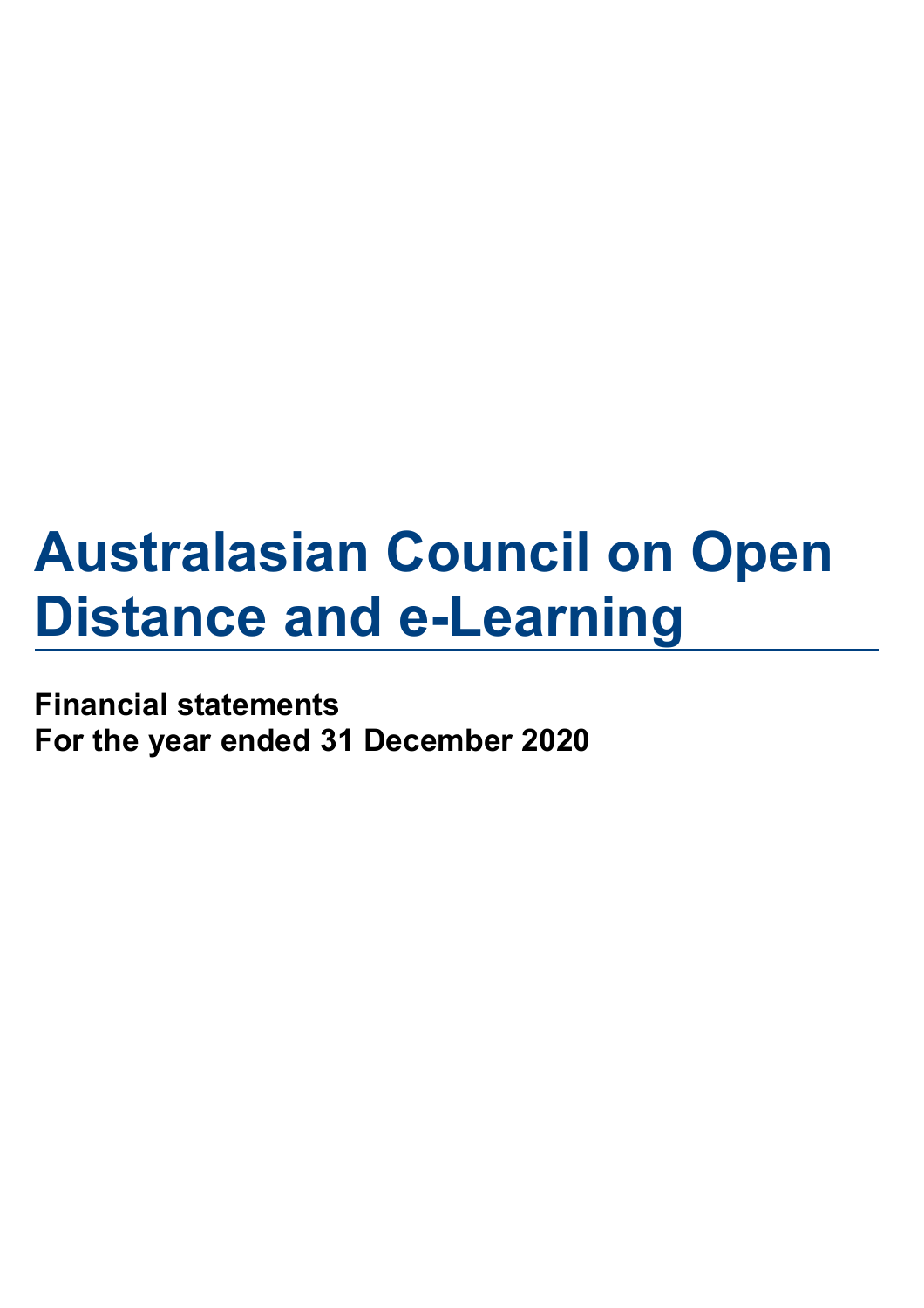### ABN: 64 939 648 740

#### For the year ended 31 December 2020 **Contents**

| <b>Committee's report</b>                  | 1              |
|--------------------------------------------|----------------|
| <b>Income statement</b>                    | $\overline{2}$ |
| <b>Balance sheet</b>                       | 3              |
| Notes to the financial statements          | 4              |
| <b>Statement by members of committee</b>   | 9              |
| Independent audit report                   | 10             |
| <b>Certificate by members of committee</b> | 12             |
| Schedule of property, plant and equipment  | 13             |
|                                            |                |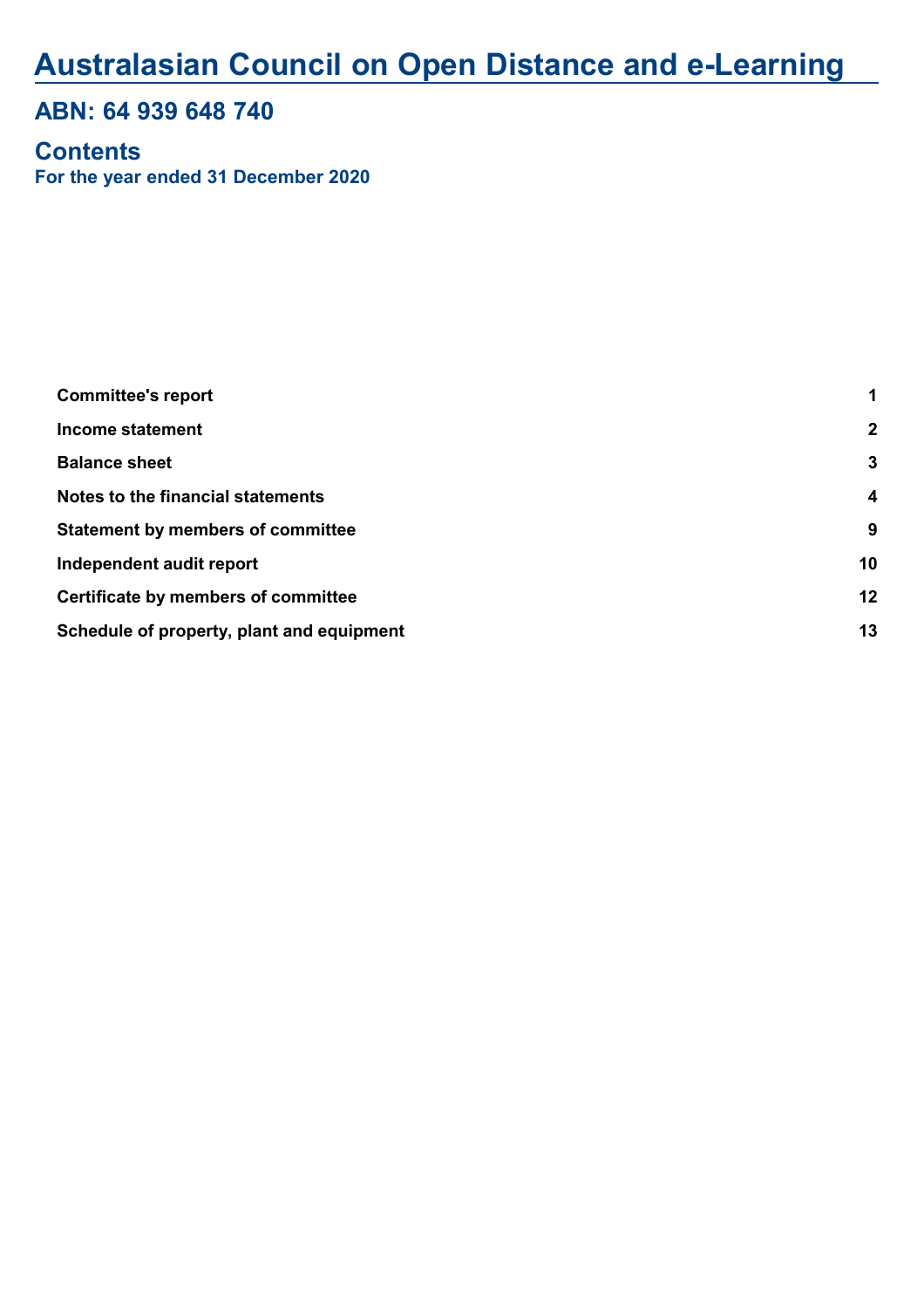## ABN: 64 939 648 740

#### For the year ended 31 December 2020 Committee's report

Your committee members submit the financial report of Australasian Council on Open Distance and e-Learning for the financial year ended 31 December 2020.

#### Committee members

The names of the committee members throughout the year and at the date of this report are:

Colin Lowe (Treasurer) Michael Sankey (President)

#### Significant changes

No significant change in the nature of these activities occurred during the year.

#### Operating result

The profit of the Association for the financial year after providing for income tax amounted to \$6,679.

Signed in accordance with a resolution of the members of the committee:

 $\_$  . The contribution of the contribution of  $\mathcal{L}_\mathcal{A}$ 

 $\_$  . The contribution of the contribution of  $\mathcal{L}_\mathcal{A}$ 

Michael Sankey (President)

Colin Lowe (Treasurer)

Dated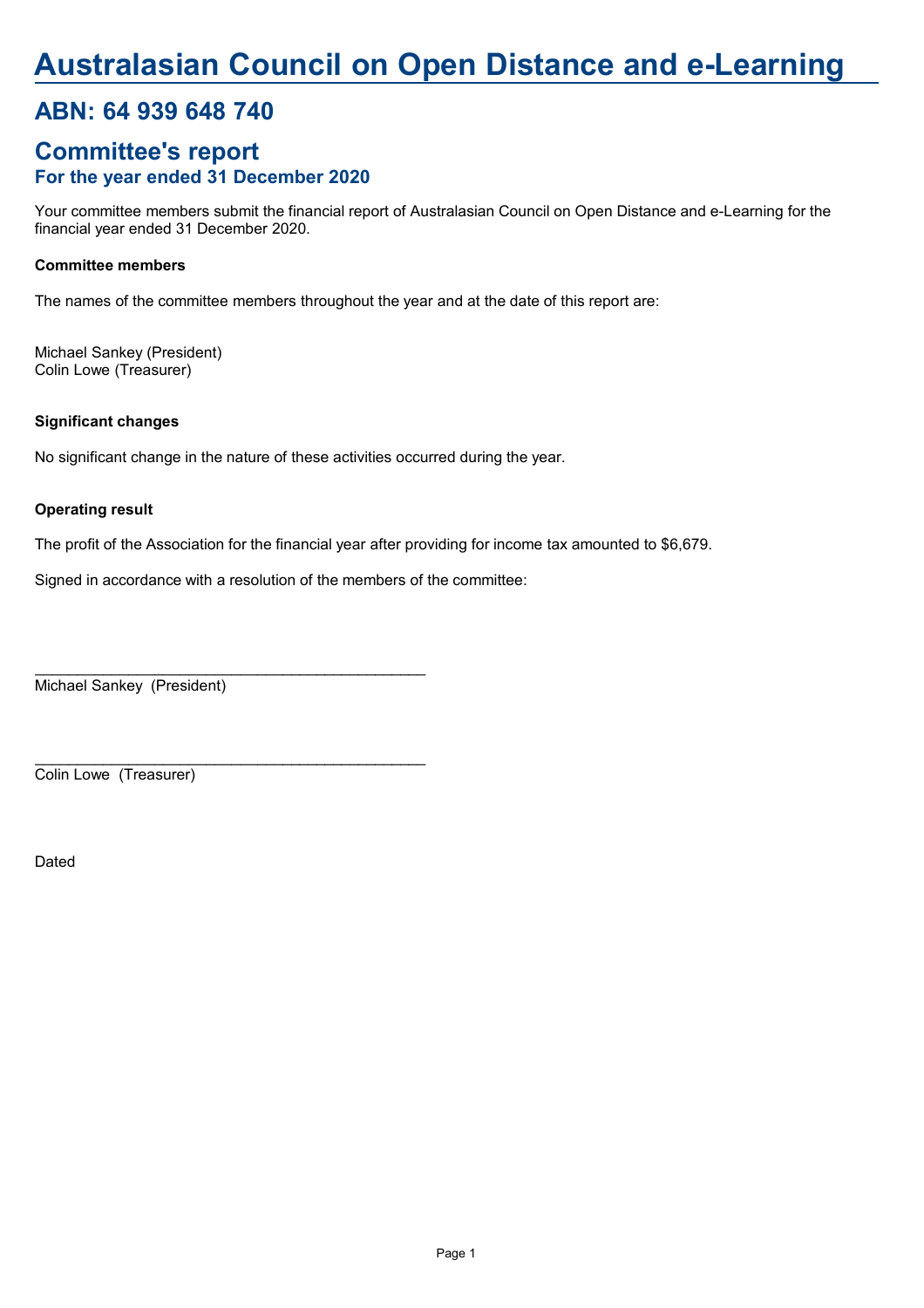### ABN: 64 939 648 740

## Income statement

#### For the year ended 31 December 2020

|                                                          | 2020         | 2019       |  |
|----------------------------------------------------------|--------------|------------|--|
|                                                          | \$           | \$         |  |
| <b>Income</b>                                            |              |            |  |
| <b>ACODE Membership Fees</b>                             | 130,350.00   | 150,516.90 |  |
| Interest                                                 | 2,848.98     | 2,662.58   |  |
| Learning Technologies Leadership Institute               |              | 96,000.00  |  |
| <b>LTLI Sponsorship</b>                                  |              | 9,000.00   |  |
|                                                          | 133,198.98   | 258,179.48 |  |
| <b>Expenses</b>                                          |              |            |  |
| <b>Administration Support</b>                            |              | 13,726.14  |  |
| Advertising                                              |              | 7,575.53   |  |
| <b>Auditor's Remuneration</b>                            | 3,500.00     | 3,500.00   |  |
| <b>AV Support</b>                                        |              | 2,500.00   |  |
| <b>Bank Charges</b>                                      | 641.19       | 1,640.72   |  |
| <b>Computer Expenses</b>                                 | 3,339.48     | 7,519.74   |  |
| <b>Conference Fees</b>                                   |              | 5,234.10   |  |
| <b>Consultants LTLI</b>                                  |              | 11,000.00  |  |
| Depreciation                                             | 692.00       | 967.00     |  |
| Honorariums & Gifts                                      | 240.09       | 12,401.67  |  |
| Insurance                                                | 2,127.27     | 2,109.09   |  |
| <b>LTLI Meeting &amp; Travel Expenses</b>                | 6,546.55     | 57,974.80  |  |
| Printing, Postage & Stationery                           | 1,749.60     | 3,248.75   |  |
| Service Fees - Executive Officer                         | 92,748.35    | 92,621.80  |  |
| <b>TEL Award Winning Payment</b>                         | 10,000.00    |            |  |
| Telephone & Internet                                     | 350.79       |            |  |
| <b>Travelling Expenses</b>                               | 4,584.46     | 24,938.47  |  |
|                                                          | 126,519.78   | 246,957.81 |  |
| Net profit                                               | 6,679.20     | 11,221.67  |  |
| Retained earnings at the beginning of the financial year | 444, 177. 19 | 436,806.99 |  |
| Retained earnings at the end of the financial year       | 450,856.39   | 448,028.66 |  |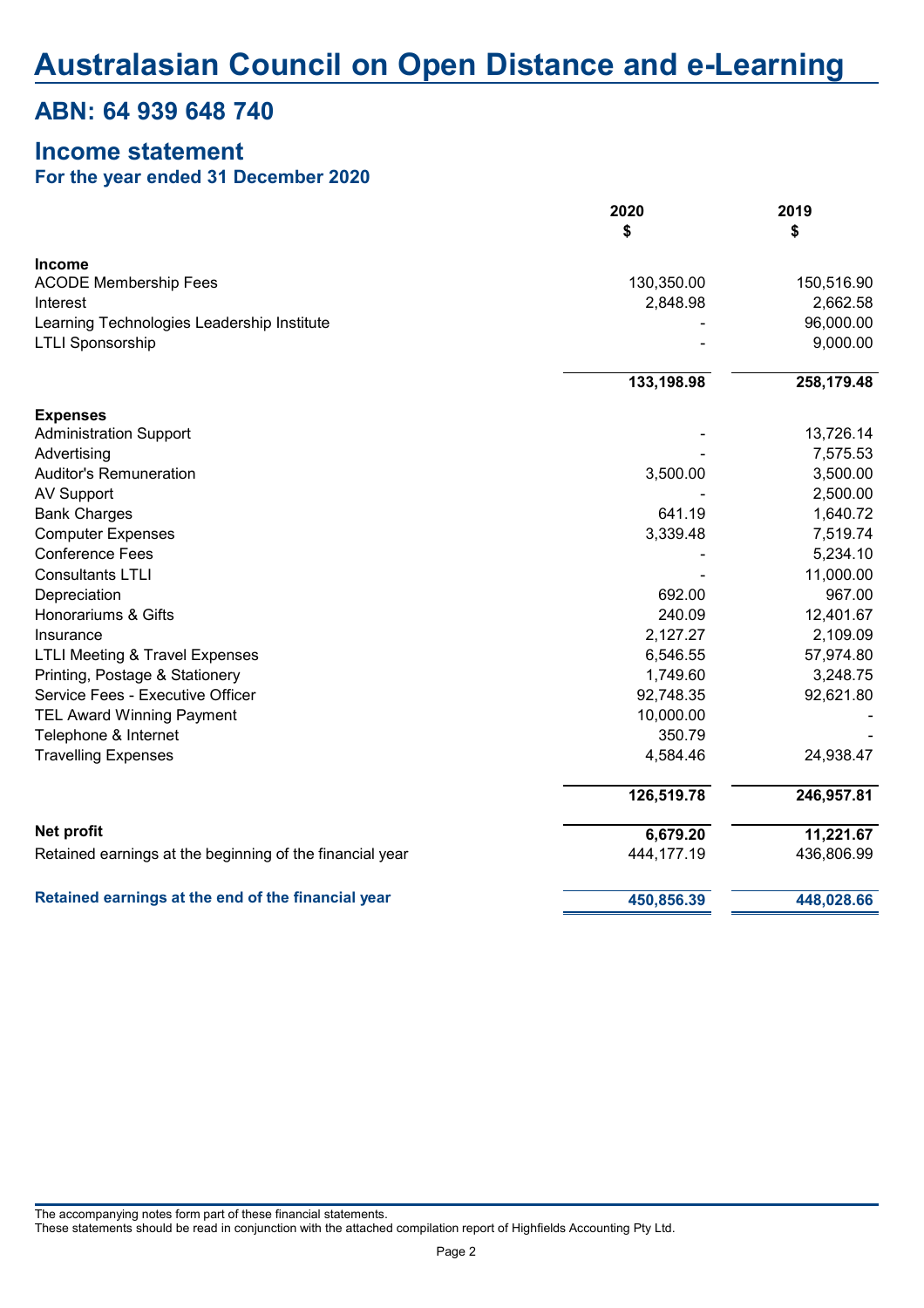### ABN: 64 939 648 740

### Balance sheet

#### For the year ended 31 December 2020

|                                  | <b>Note</b>             | 2020       | 2019        |  |
|----------------------------------|-------------------------|------------|-------------|--|
|                                  |                         | \$         | \$          |  |
| <b>Current assets</b>            |                         |            |             |  |
| Cash and cash equivalents        | 3                       | 431,165.33 | 442,326.35  |  |
| Trade and other receivables      | 4                       | 15,142.75  |             |  |
| <b>Total current assets</b>      |                         | 446,308.08 | 442,326.35  |  |
| <b>Non-current assets</b>        |                         |            |             |  |
| Property, plant and equipment    | $\overline{\mathbf{5}}$ | 1,871.31   | 2,563.31    |  |
| <b>Total non-current assets</b>  |                         | 1,871.31   | 2,563.31    |  |
| <b>Total assets</b>              |                         | 448,179.39 | 444,889.66  |  |
| <b>Current liabilities</b>       |                         |            |             |  |
| Trade and other payables         | 6                       | (2,677.00) | (3, 139.00) |  |
| <b>Total current liabilities</b> |                         | (2,677.00) | (3, 139.00) |  |
| <b>Total liabilities</b>         |                         | (2,677.00) | (3, 139.00) |  |
| <b>Net assets</b>                |                         | 450,856.39 | 448,028.66  |  |
| <b>Members' funds</b>            |                         |            |             |  |
| Retained earnings                |                         | 450,856.39 | 448,028.66  |  |
| <b>Total members' funds</b>      |                         | 450,856.39 | 448,028.66  |  |
|                                  |                         |            |             |  |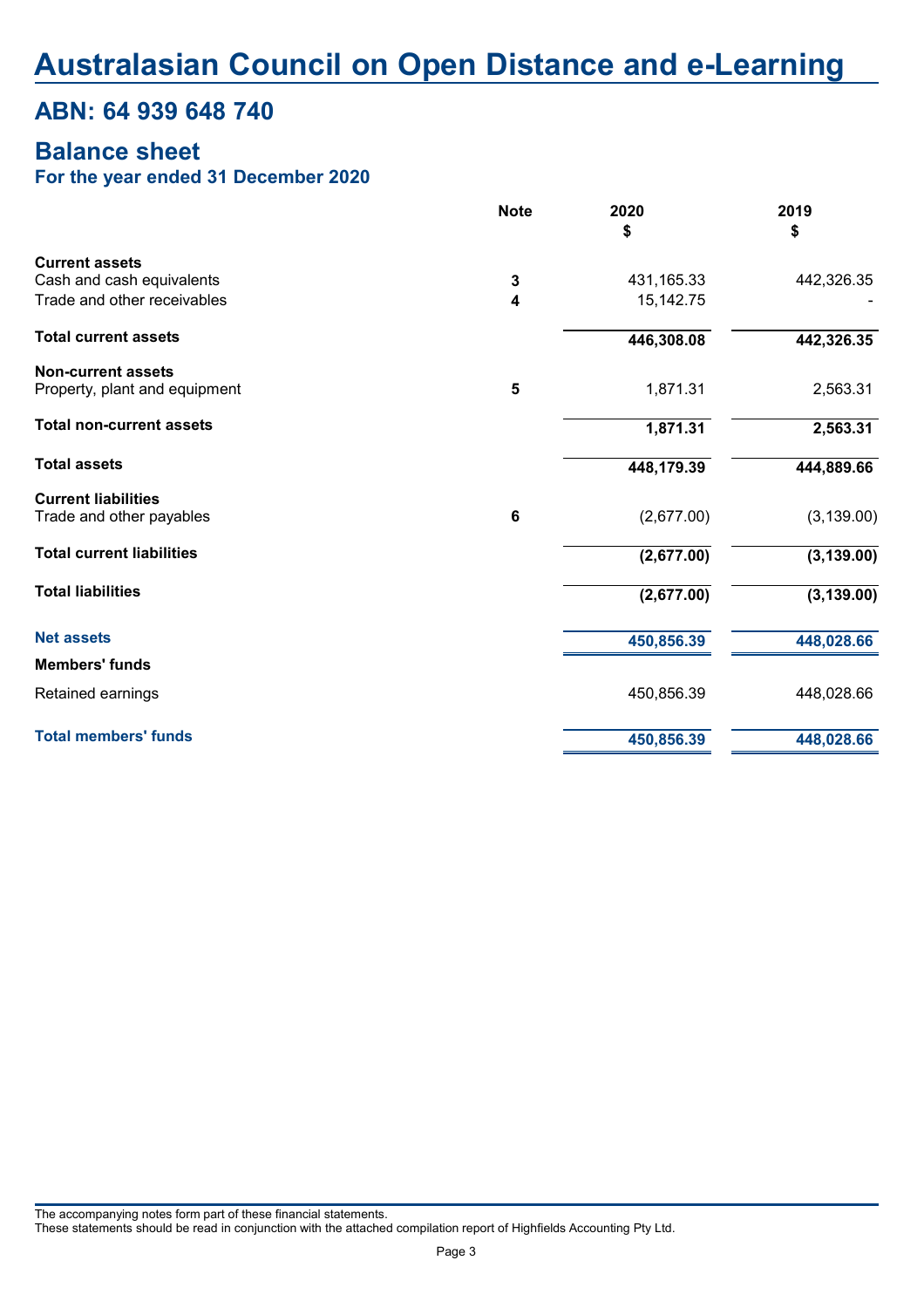### ABN: 64 939 648 740

#### For the year ended 31 December 2020 Notes to the financial statements

The financial statements cover Australasian Council on Open Distance and e-Learning as an individual entity. Australasian Council on Open Distance and e-Learning is a not-for-profit association incorporated in Victoria under the Associations Incorporation Reform Act 2012 ('the Act').

Comparatives are consistent with prior years, unless otherwise stated.

#### 1 Basis of preparation

In the opinion of the Committee of Management, the association is not a reporting entity since there are unlikely to exist users of the financial statements who are not able to command the preparation of reports tailored so as to satisfy specifically all of their information needs. These special purpose financial statements have been prepared to meet the reporting requirements of the Act.

The financial statements have been prepared in accordance with the recognition and measurement requirements of the Australian Accounting Standards and Accounting Interpretations, and the disclosure requirements of AASB 101 Presentation of Financial Statements, AASB 107 Statement of Cash Flows, AASB 108 Accounting Policies, Changes in Accounting Estimates and Errors and AASB 1054 Australian Additional Disclosures.

Significant accounting policies adopted in the preparation of these financial statements are presented below and are consistent with prior reporting periods unless otherwise stated.

The financial statements have been prepared on an accruals basis and are based on historical costs modified, where applicable, by the measurement at fair value of selected non-current assets, financial assets and financial liabilities.

The following significant accounting policies, which are consistent with the previous period unless stated otherwise, have been adopted in the preparation of this financial report.

#### 2 Summary of significant accounting policies

#### Income tax

The association is exempt from income tax under Division 50 of the Income Tax Assessment Act 1997.

#### Revenue and other income

Revenue is recognised when the amount of the revenue can be measured reliably, it is probable that economic benefits associated with the transaction will flow to the Association and specific criteria relating to the type of revenue as noted below, has been satisfied.

Revenue is measured at the fair value of the consideration received or receivable and is presented net of returns, discounts and rebates.

#### Dividend revenue

Dividends are recognised when the association's right to receive payment is established.

Dividends received from associates and joint venture entities are accounted for in accordance with the equity method of accounting.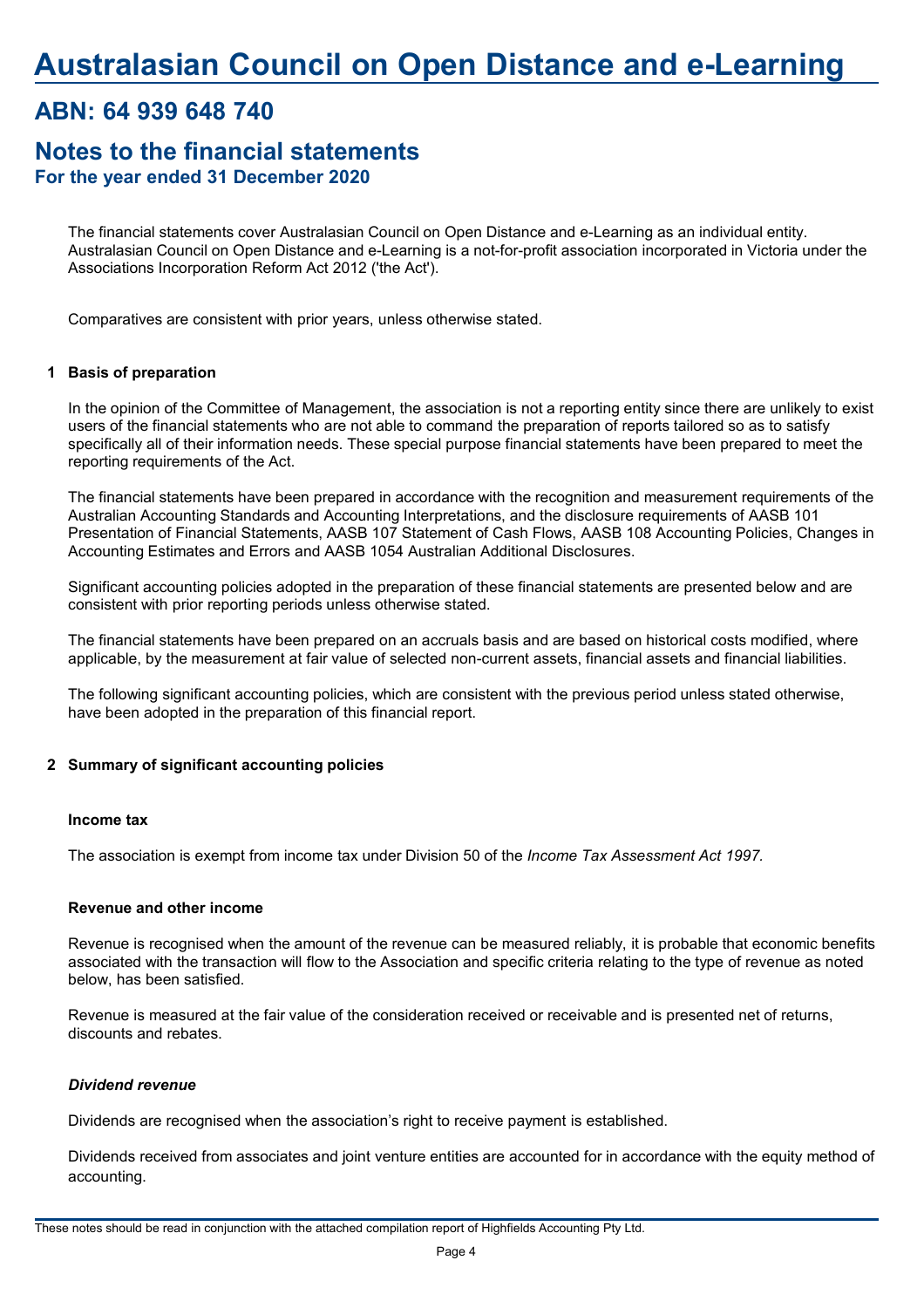### ABN: 64 939 648 740

#### For the year ended 31 December 2020 Notes to the financial statements

#### Rendering of services

Revenue in relation to rendering of services is recognised depending on whether the outcome of the services can be estimated reliably. If the outcome can be estimated reliably then the stage of completion of the services is used to determine the appropriate level of revenue to be recognised in the period.

If the outcome cannot be reliably estimated then revenue is recognised to the extent of expenses recognised that are recoverable.

Revenue from training services is generally recognised once the training has been delivered.

#### Goods and services tax (GST)

Revenues, expenses and assets are recognised net of the amount of GST, except where the amount of GST incurred is not recoverable from the Australian Taxation Office (ATO).

Receivables and payables are stated inclusive of GST.

#### Cash and cash equivalents

Cash and cash equivalents comprises cash on hand, demand deposits and short term investments which are readily convertible to known amounts of cash and which are subject to an insignificant risk of change in value.

#### Property, plant and equipment

Each class of property, plant and equipment is carried at cost or fair value less, where applicable, any accumulated depreciation and impairment.

Property, plant and equipment is depreciated on a straight-line basis over the asset's useful life to the Association, commencing when the asset is ready for use.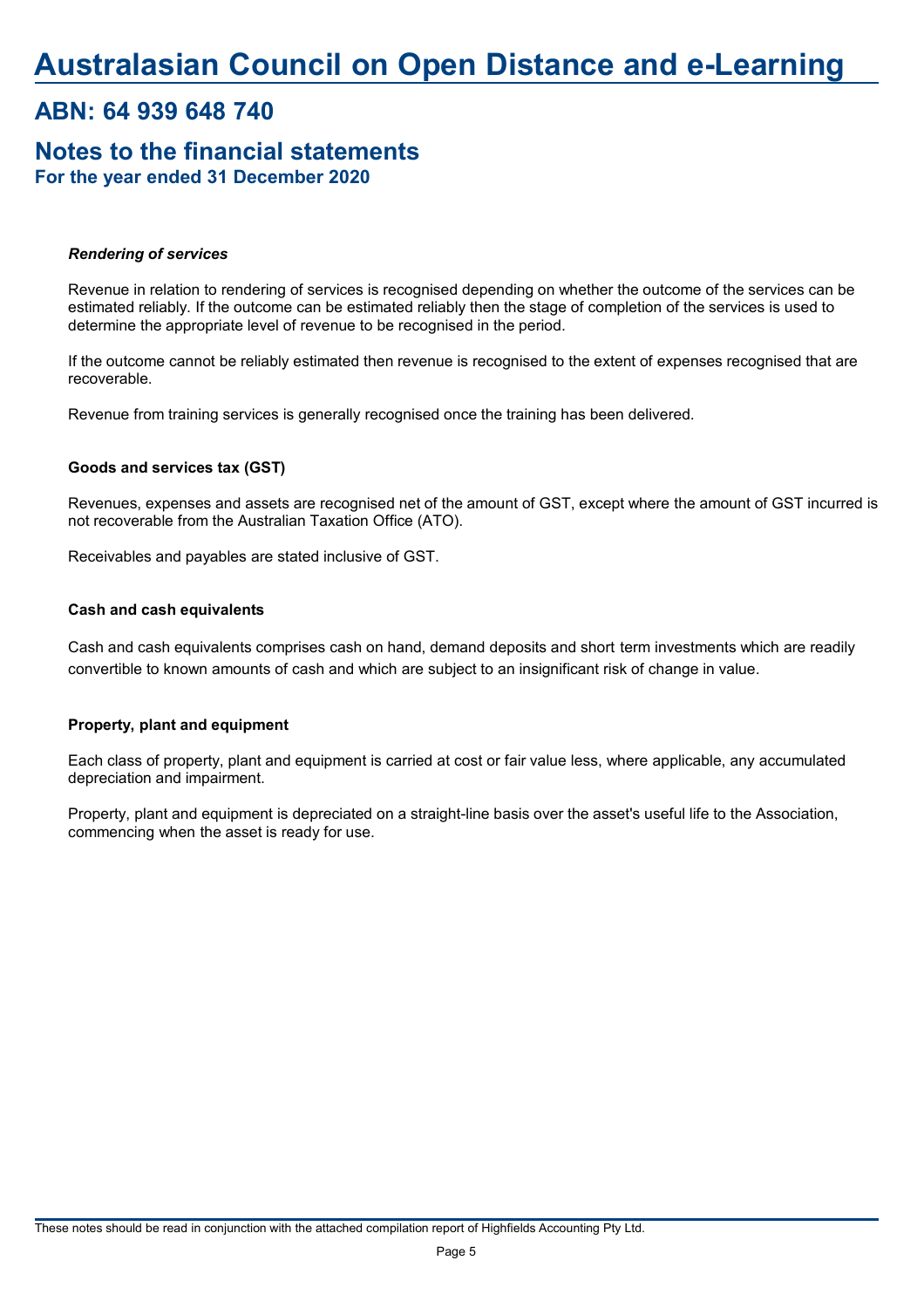### ABN: 64 939 648 740

#### For the year ended 31 December 2020 Notes to the financial statements

#### Impairment of non-financial assets

At the end of each reporting period, the association determines whether there is an evidence of an impairment indicator for non financial assets.

Where this indicator exists and regardless for goodwill, indefinite life intangible assets and intangible assets not yet available for use, the recoverable amount of the assets is estimated.

Where assets do not operate independently of other assets, the recoverable amount of the relevant cash generating unit (CGU) is estimated.

The recoverable amount of an asset or CGU is the higher of the fair value less costs of disposal and the value in use. Value in use is the present value of the future cash flows expected to be derived from an asset or cash generating unit.

Where the recoverable amount is less than the carrying amount, an impairment loss is recognised in profit or loss.

Reversal indicators are considered in subsequent periods for all assets which have suffered an impairment loss, except for goodwill.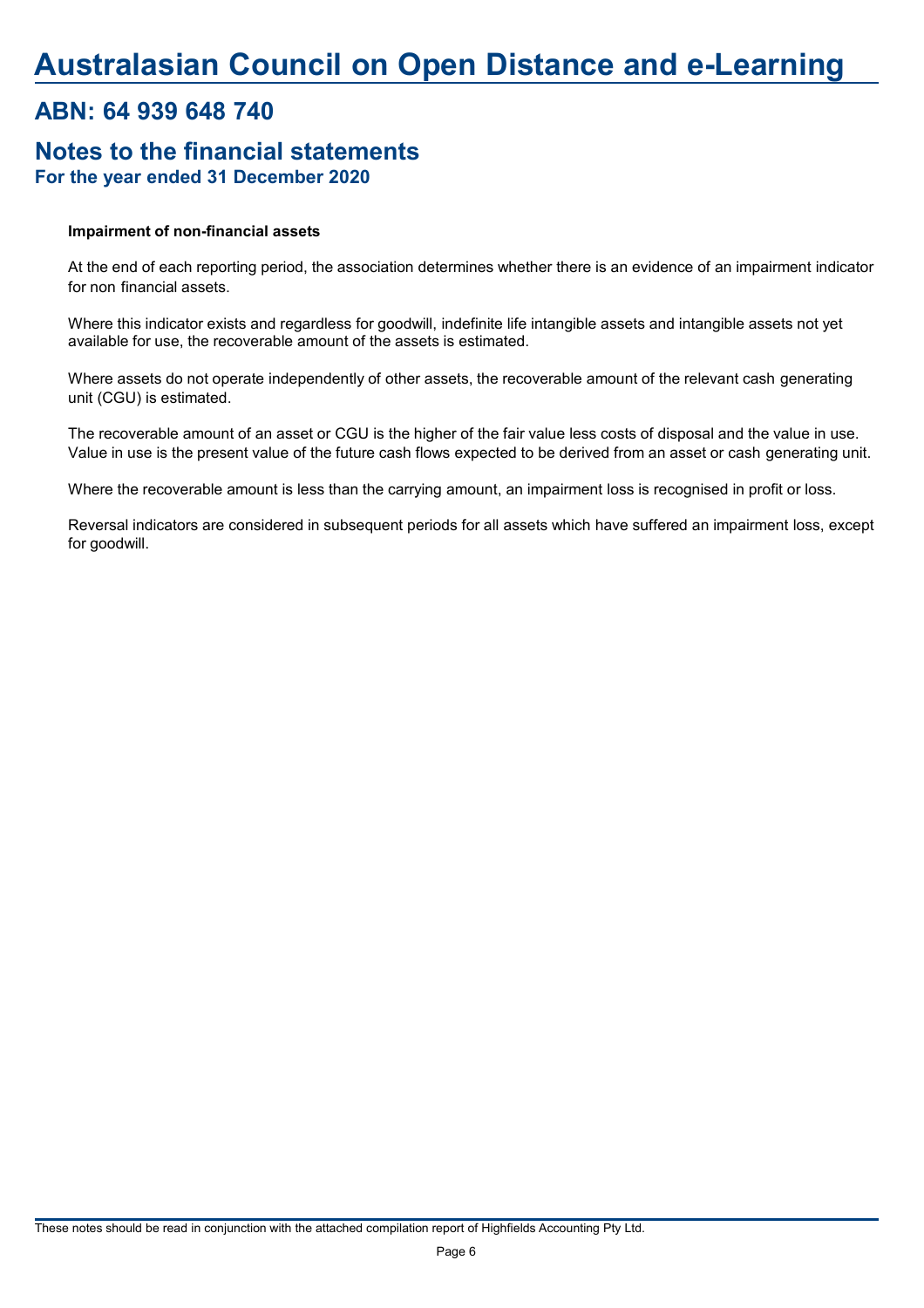### ABN: 64 939 648 740

#### For the year ended 31 December 2020 Notes to the financial statements

|                                                          | <b>Note</b> | 2020<br>\$   | 2019<br>\$  |
|----------------------------------------------------------|-------------|--------------|-------------|
| 3 Cash and cash equivalents                              |             |              |             |
| Bendigo Bank - Cheque Account                            |             | 235,043.33   | 248,948.14  |
| Bendigo Bank - Term Deposit 149314007                    |             | 60,124.73    | 59,468.44   |
| Bendigo Bank - Term Deposit 152589495                    |             | 34,395.68    | 33,909.77   |
| Bendigo Bank - Term Deposit 168696425                    |             | 101,601.59   | 100,000.00  |
|                                                          |             | 431, 165. 33 | 442,326.35  |
| 4 Trade and other receivables                            |             |              |             |
| <b>Current</b>                                           |             |              |             |
| <b>Trade Debtors</b>                                     |             | 15,142.75    |             |
|                                                          |             | 15,142.75    |             |
| 5 Property, plant and equipment                          |             |              |             |
|                                                          |             |              |             |
| <b>Plant and equipment</b><br>Plant & Equipment          |             | 12,067.31    | 12,067.31   |
| Less Accumulated Depreciation                            |             | (10, 196.00) | (9,504.00)  |
|                                                          |             | 1,871.31     | 2,563.31    |
|                                                          |             | 1,871.31     | 2,563.31    |
| 6 Trade and other payables                               |             |              |             |
| <b>Current</b>                                           |             |              |             |
| Provision for GST                                        |             | (2,677.00)   | (3, 139.00) |
|                                                          |             | (2,677.00)   | (3, 139.00) |
| 7 Retained earnings                                      |             |              |             |
| Retained earnings at the beginning of the financial year |             | 444, 177. 19 | 436,806.99  |
| Net profit                                               |             | 6,679.20     | 11,221.67   |
|                                                          |             | 450,856.39   | 448,028.66  |

#### 8 Events occurring after the reporting date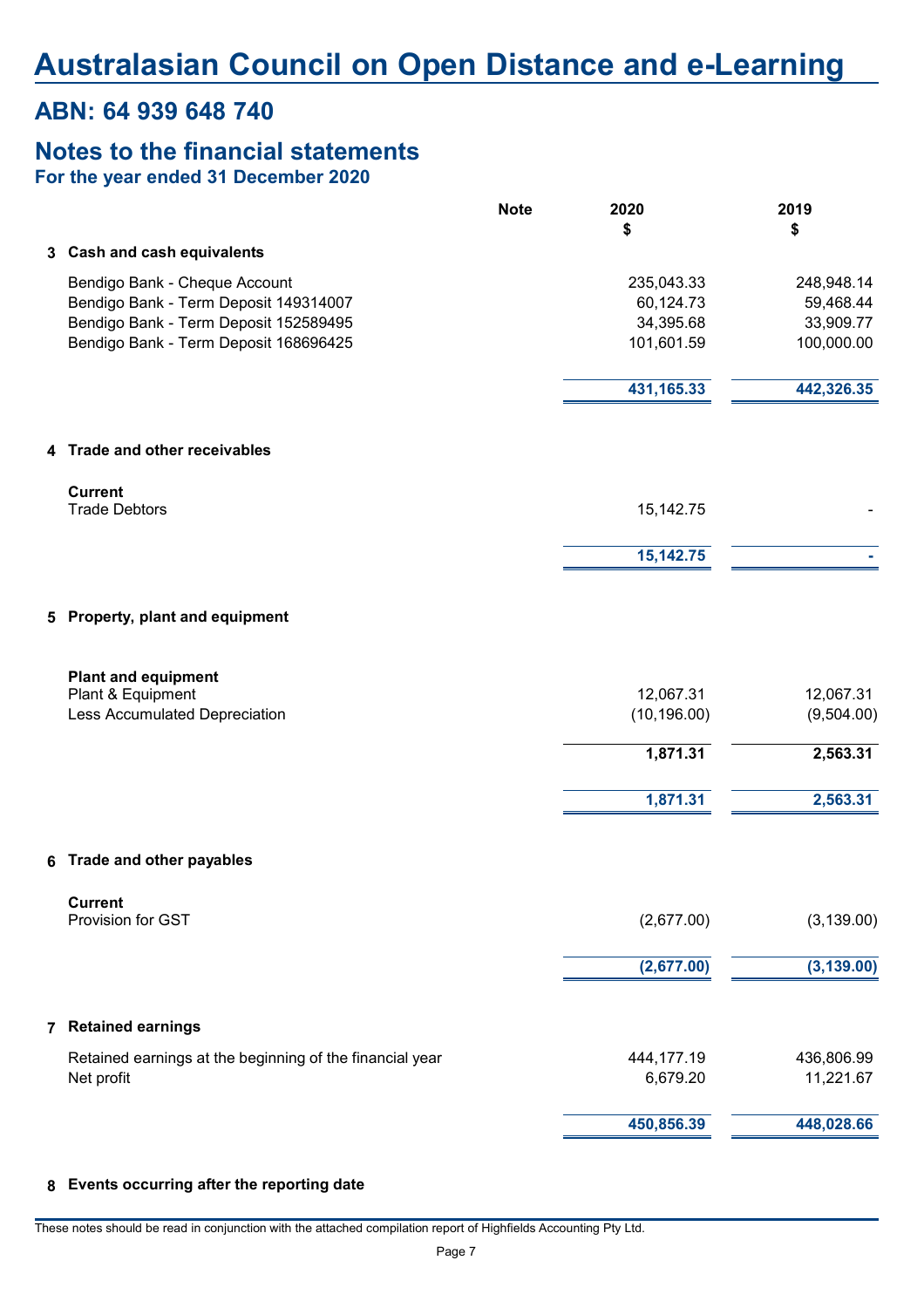### ABN: 64 939 648 740

## Notes to the financial statements

| For the year ended 31 December 2020 |  |
|-------------------------------------|--|
|-------------------------------------|--|

| <b>Note</b> | 2020 | 2019 |
|-------------|------|------|
|             | \$   | S    |

No matter or circumstances have arisen since the end of the financial year which significantly affected or may significantly affect the operations of the association, the results of those operations or the state of affairs of the association in future financial years.

#### 9 Statutory information

The registered office and principal place of business of the association is:

Australasian Council on Open Distance and e-Learning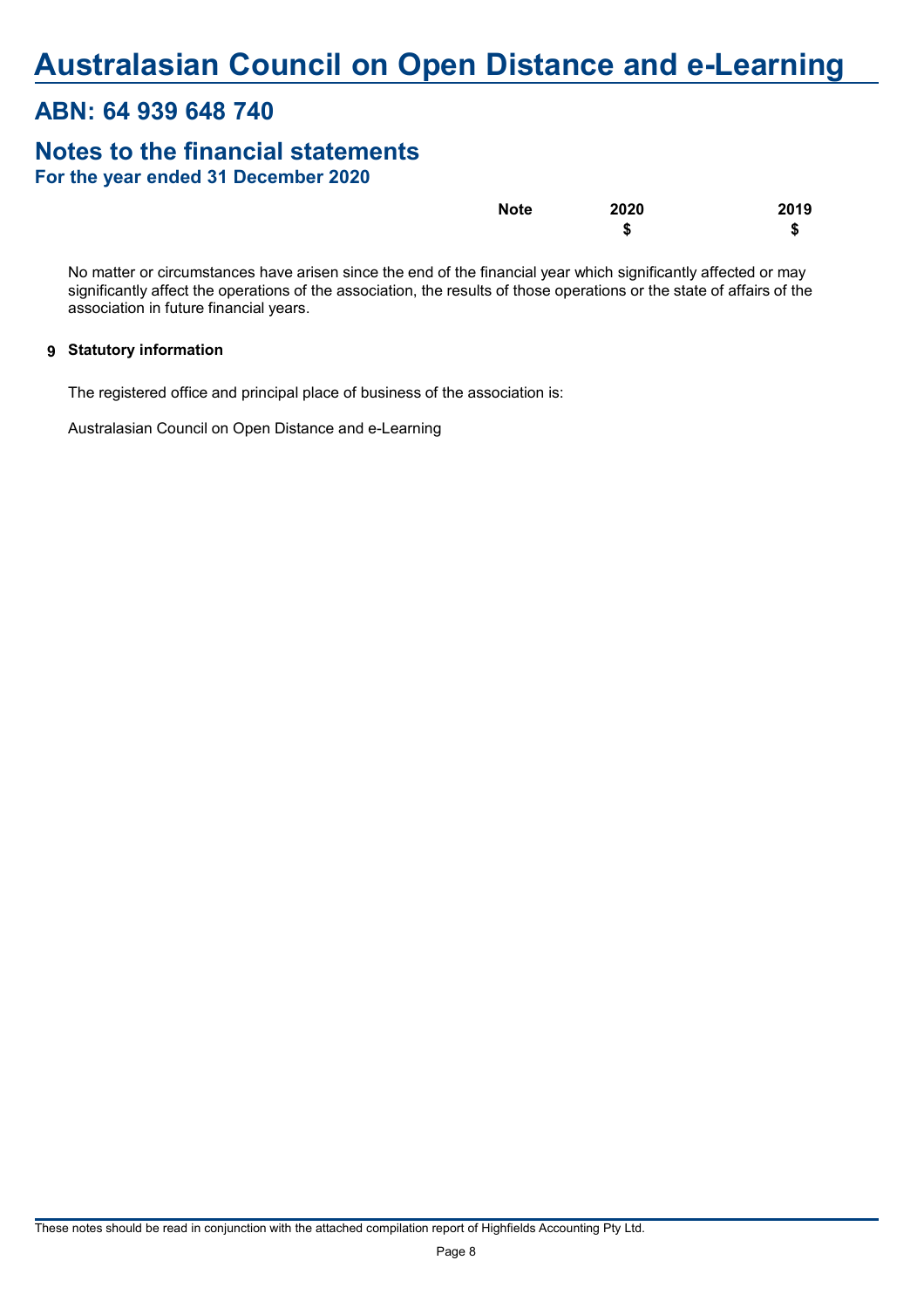## ABN: 64 939 648 740

## Statement by members of committee

The committee has determined that the association is not a reporting entity and that this special purpose financial report should be prepared in accordance with the accounting policies outlined in Note 2 to the financial statements.

In the opinion of the committee the financial report:

 $\_$  . The contribution of the contribution of  $\mathcal{L}_\mathcal{A}$ 

 $\_$  . The contribution of the contribution of  $\mathcal{L}_\mathcal{A}$ 

- 1. Presents fairly the financial position of Australasian Council on Open Distance and e-Learning as at 31 December 2020 and its performance for the year ended on that date.
- 2. At the date of this statement, there are reasonable grounds to believe that Australasian Council on Open Distance and e-Learning will be able to pay its debts as and when they fall due.

This statement is made in accordance with a resolution of the committee and is signed for and on behalf of the committee by:

Michael Sankey (President)

Colin Lowe (Treasurer)

Dated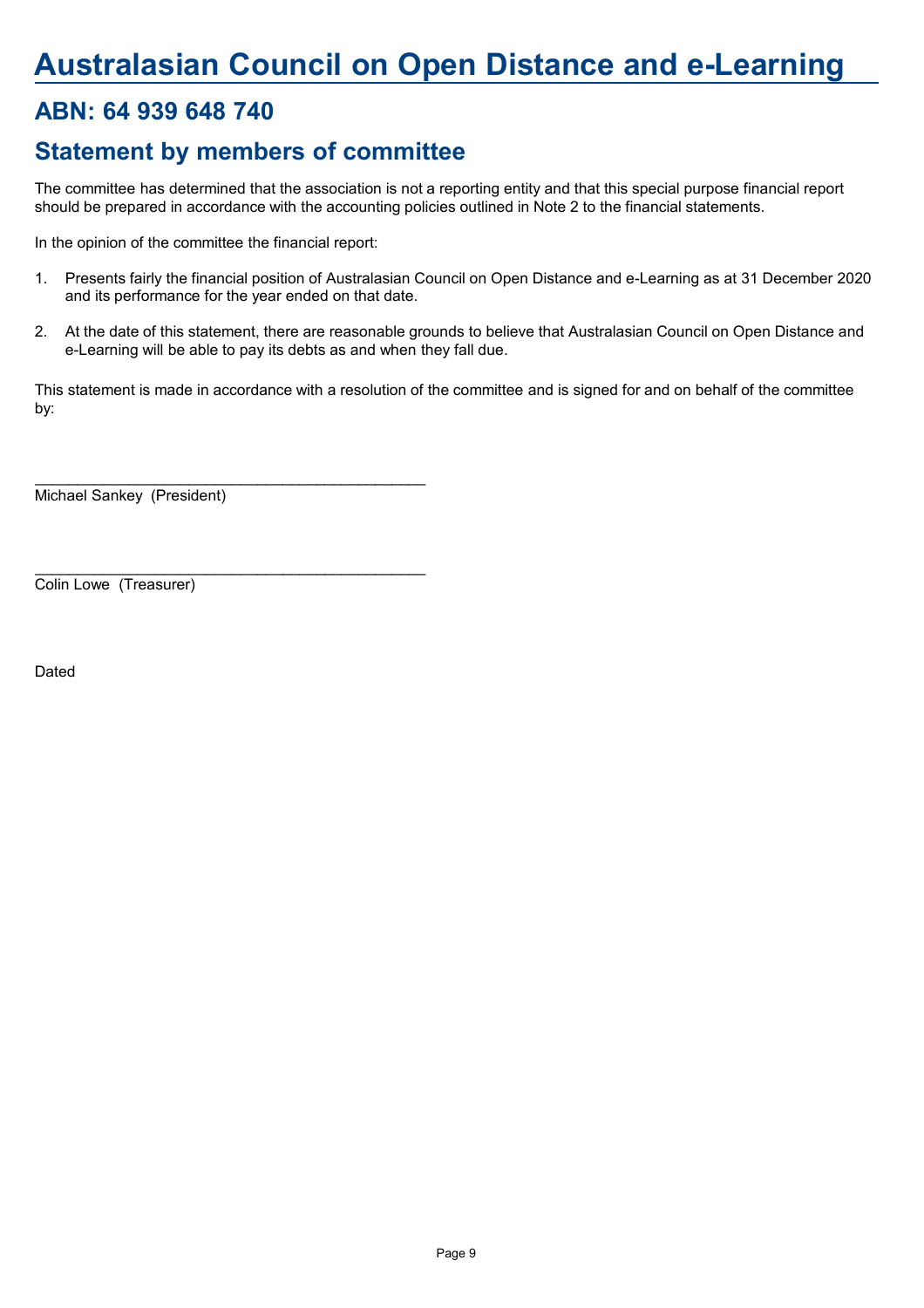### ABN: 64 939 648 740

## Independent audit report to the members of association, Australasian Council on Open Distance and e-Learning

#### Report on the audit of the financial report

#### Opinion

I have audited the accompanying financial report, being a special purpose financial report, of Australasian Council on Open Distance and e-Learning (the association), which comprises the balance sheet as at 31 December 2020, the income statement, and notes to the financial statements, including a summary of significant accounting policies and the statement by members of the committee.

In my opinion, the accompanying financial report of the association for the year ended 31 December 2020 is prepared, in all material respects, in accordance with the Associations Incorporation Reform Act 2012.

#### Basis of opinion

I conducted my audit in accordance with Australian Auditing Standards. My responsibilities under those standards are further described in the auditor's responsibilities for the audit of the financial report section of my report. I am independent of the association in accordance with the auditor independence requirements of the ethical requirements of the Accounting Professional and Ethical Standards Board's APES 110 Code of Ethics for Professional Accountants (the code) that are relevant to my audit of the financial report in Australia. I have also fulfilled my other ethical responsibilities in accordance with the code.

I believe that the audit evidence I have obtained is sufficient and appropriate to provide a basis for my opinion.

#### Emphasis of matter - basis of accounting

I draw attention to note 1 of the financial report, which describes the basis of accounting. The financial report is prepared to assist the association in \*\*ENTER THE APPLICABLE COMPLIANCE REQUIREMENT IN NTD > AUDITOR'S DETAILS\*\*. As a result, the financial report may not be suitable for another purpose. My report is intended solely for the association and should not be distributed to or used by parties other than the association. My opinion is not modified in respect of this matter.

#### Responsibility of management and those charged with governance

Management is responsible for the preparation and fair presentation of the financial report in accordance with the Associations Incorporation Reform Act 2012, and for such internal control as management determines is necessary to enable the preparation of the financial report is free from material misstatement, whether due to fraud or error.

In preparing the financial report, management is responsible for assessing the association's ability to continue as a going concern, disclosing, as applicable, matters related to going concern and using the going concern basis of accounting unless management either intends to liquidate the association or to cease operations, or has no realistic alternative but to do so.

Those charged with governance are responsible for overseeing the association's financial reporting process.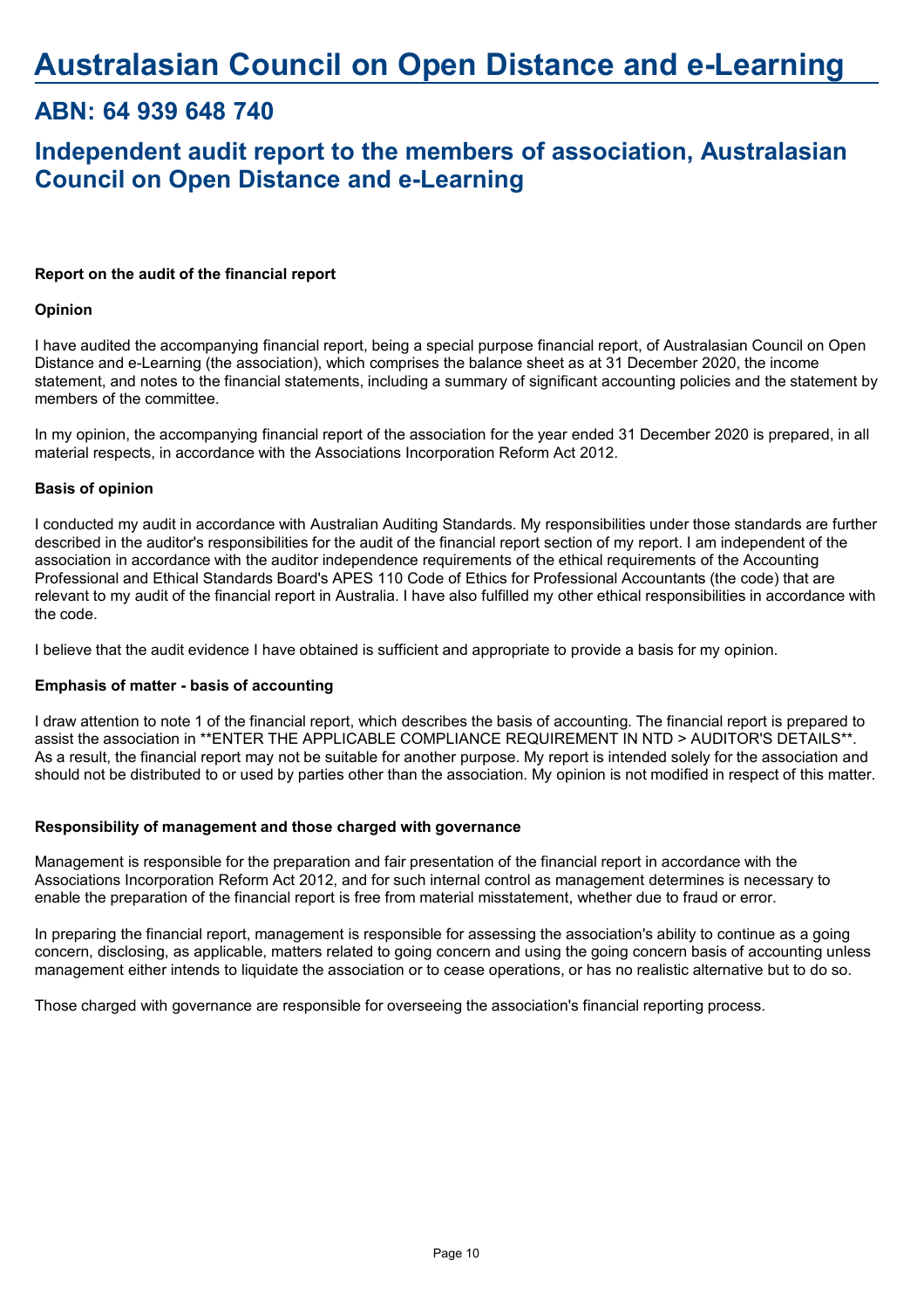## ABN: 64 939 648 740

## Independent audit report to the members of association, Australasian Council on Open Distance and e-Learning

#### Auditor's responsibilities for the audit of the financial report

My objectives are to obtain reasonable assurance about whether the financial report as a whole is free from material misstatement, whether due to fraud or error, and to issue an auditor's report that includes my opinion. Reasonable assurance is a high level of assurance, but is not a guarantee that an audit conducted in accordance with the Australian Auditing Standards will always detect a material misstatement when it exists. Misstatements can arise from fraud or error and are considered material if, individually or in the aggregate, they could reasonably be expected to influence the economic decisions of users taken on the basis of this financial report.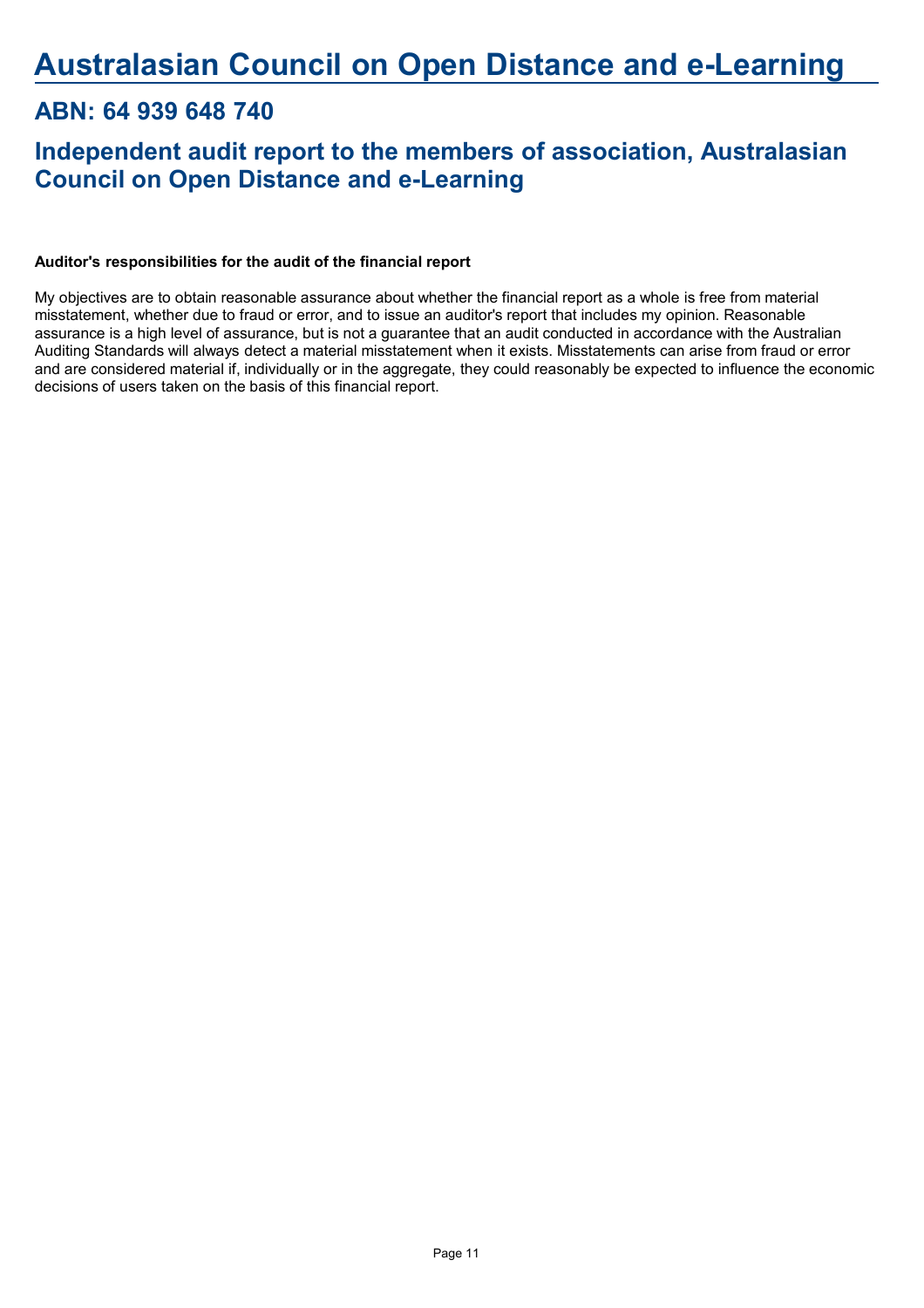## ABN: 64 939 648 740

## Certificate by members of committee

 $\_$  . The contribution of the contribution of  $\mathcal{L}_\mathcal{A}$ 

 $\_$  . The contribution of the contribution of  $\mathcal{L}_\mathcal{A}$ 

Annual statements give true and fair view of the financial position of incorporated association.

We, being the members of the Committee of the Australasian Council on Open Distance and e-Learning, certify that -

The statements attached to this certificate give a true and fair view of the financial performance and position of Australasian Council on Open Distance and e-Learning during and at the end of the financial year of the association ending on 31 December 2020.

Michael Sankey (President)

Colin Lowe (Treasurer)

Dated